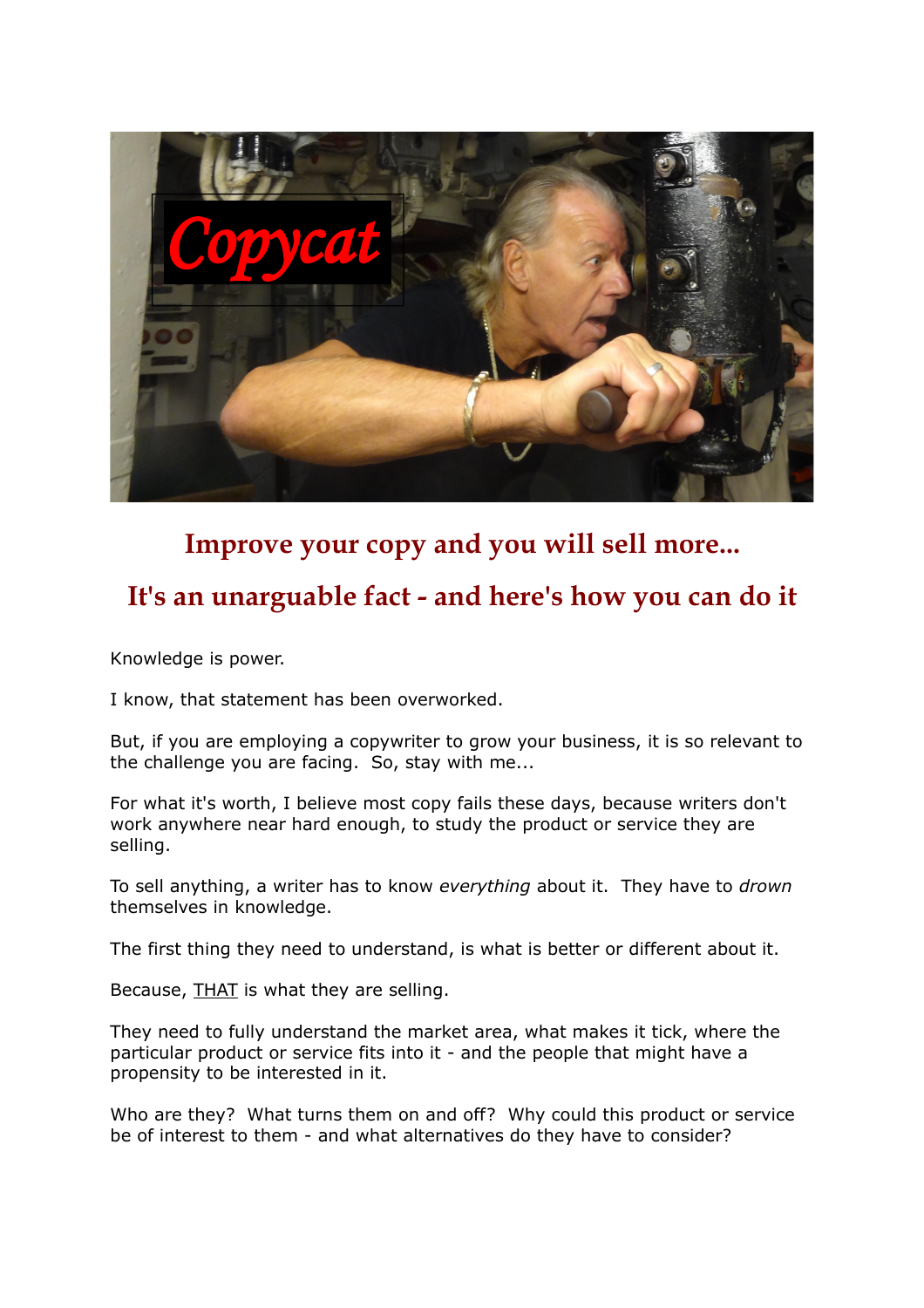When a writer understands all of that, then - and only then - are they in a position to start writing copy that delivers every reason why someone should buy it - and also positively addresses every reason why they think they shouldn't.

Here's a great example. The classic Rolls Royce ad, written by David Ogilvy.



# "At 60 miles an hour the loudest noise in this new Rolls-Royce comes from the electric clock"

What makes Rolls-Royce the best car in the world? "There is really no magic about itit is merely patient attention to detail," says an eminent Rolls-Royce engineer.

1. "At 60 miles an hour the loudest noise comes from the electric clock," reports the Technical Editor of THE MOTOR. Three mufflers tune out sound frequencies-acoustically. 2. Every Rolls-Royce engine is run for seven hours at full throttle before installation, and each car is test-driven for hundreds of miles over varying road surfaces.

3. The Rolls-Royce is designed as an ownerdriven car. It is eighteen inches shorter than the largest domestic cars.

4. The car has power steering, power brakes and automatic gear-shift. It is very easy to drive and to park. No chauffeur required. 5. The finished car spends a week in the final test-shop, being fine-tuned. Here it is subjected to 98 separate ordeals. For example, the engineers use a stethoscope to listen for axle-

6. The Rolls-Royce is guaranteed for three

years. With a new network of dealers and parts-depots from Coast to Coast, service is no problem.

7. The Rolls-Royce radiator has never changed, except that when Sir Henry Royce died in 1933 the monogram RR was changed from red to black.

8. The coachwork is given five coats of primer paint, and hand rubbed between each coat, before nine coats of finishing paint go on. 9. By moving a switch on the steering column, you can adjust the shock-absorbers to

suit road conditions. 10. A picnic table, veneered in French wal-

nut, slides out from under the dash. Two more swing out behind the front seats. 11. You can get such optional extras as an Espresso coffee-making machine, a dictating machine, a bed, hot and cold water for washing, an electric razor or a telephone.

12. There are three separate systems of power brakes, two hydraulic and one mechanical. Damage to one system will not affect the others. The Rolls-Royce is a very safe car-and also a very lively car. It cruises serenely at eighty-five. Top speed is in excess of 100 m.p.h. 13. The Bentley is made by Rolls-Royce. Except for the radiators, they are identical motor cars, manufactured by the same engineers in the same works. People who feel diffident about driving a Rolls-Royce can buy a Bentley. PRICE. The Rolls-Royce illustrated in this advertisement-f.o.b. principal ports of entrycosts \$13,995.

If you would like the rewarding experience of driving a Rolls-Royce or Bentley, write or telephone to one of the dealers listed on the opposite page

Rolls-Royce Inc., 10 Rockefeller Plaza, New York 20, N.Y., CIrcle 5-1144.

March 1959

When David won the Rolls Royce account, he got in his car and went to the factory. He stayed there for weeks, finding out everything he could about the car.

When he got back, he wrote the above ad, which is now recognised as one of the greatest ever written. Classic layout, abruptive headline and brilliant copy.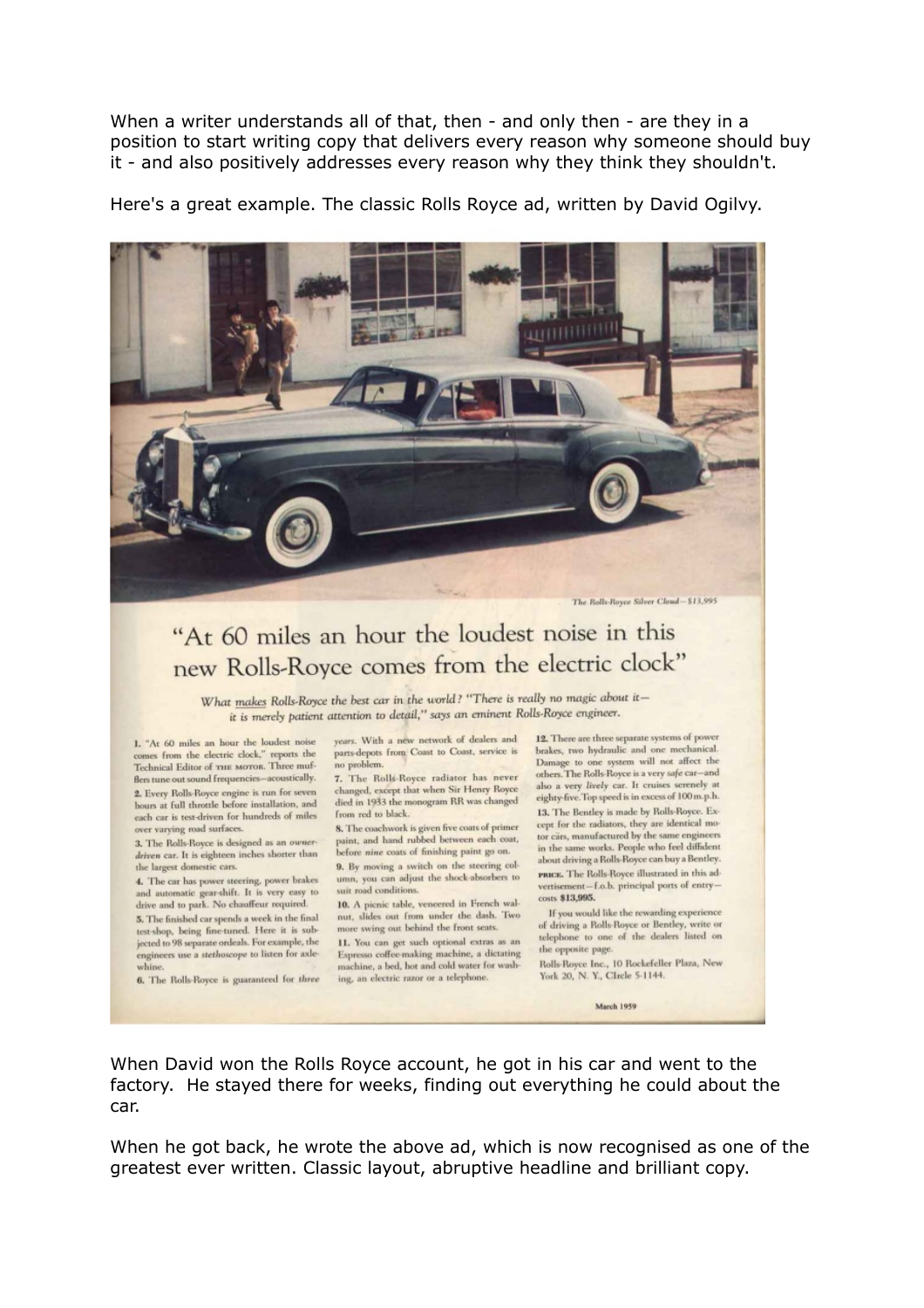It sold thousands of cars.

This is how they do it in the automobile industry today.



This is the BMW X4. Apparently, they launched it on Twitter.

Do you know what the promotional strapline was?

### **"Don't chase dreams. Hunt goals"**

Makes me despair. They haven't learned much in over 60 years, have they?

Many years ago, I used to know a fantastic guy called Aubrey Watson. Aubrey was the MD of a leading Sales Promotion Agency based in Golden Square, London, called Watson, Lane and Keene.

They had a superb client list, including British Airways. And it was a direct mail campaign for BA, that brought 'Aubrey the Strawberry" and myself together for the first time.

Aubrey was an inspirational character, a gentle giant of a man, who used to travel in to London every day on the train, from Gloucestershire.

One day, I had an early meeting with him and met him in his agency's reception, as he came in from the station. He had an armload of magazines and newspapers.

I was intrigued, as the variety of these magazines was surprising, to say the least. There were men's mags, women's mags, specialist mags, children's mags – you name it, it was there…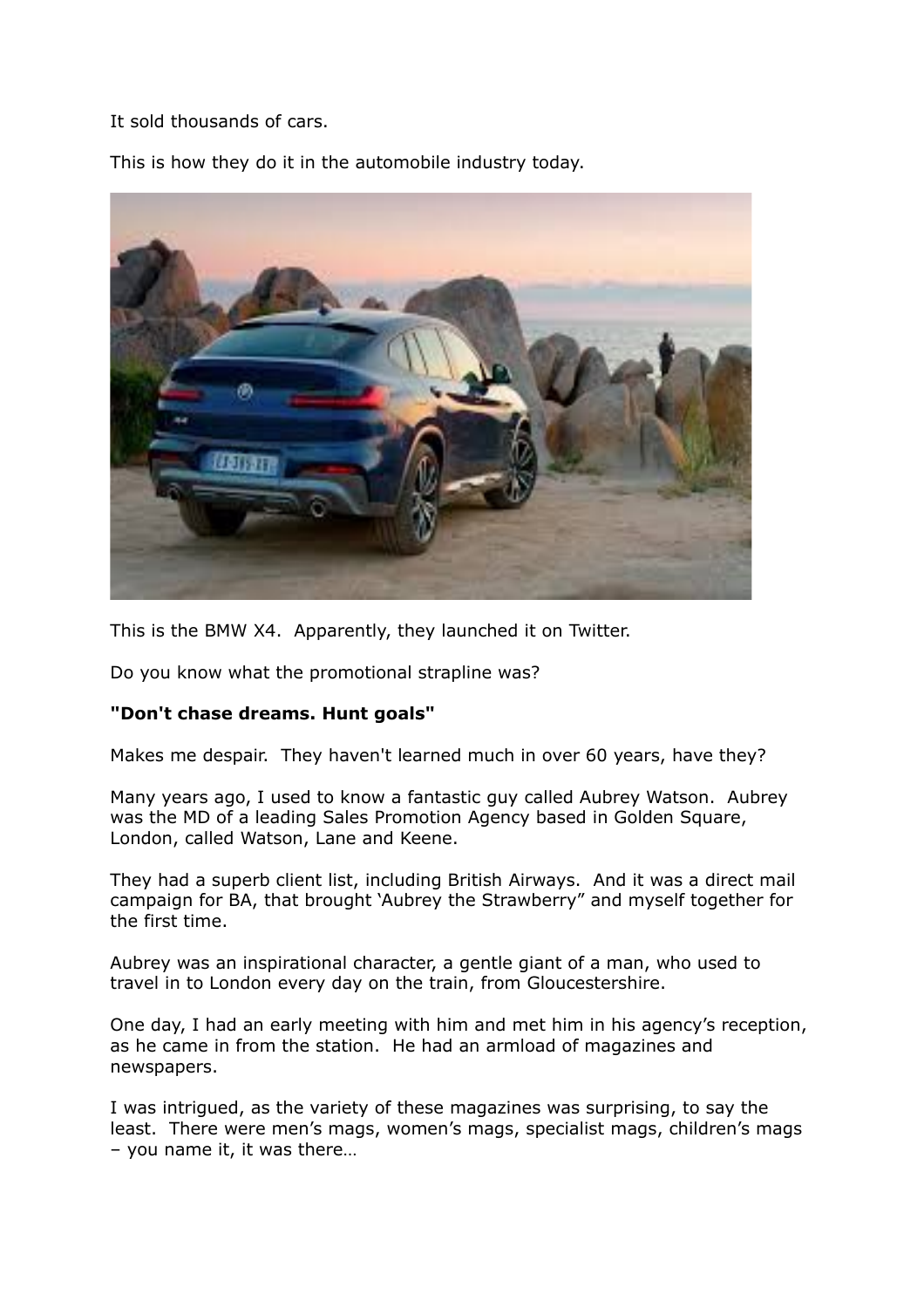I asked him why he had purchased all these different magazines.

His answer was an eye-opener to me. And it stills stays with me to this day.

I paraphrase obviously…

*"I run a very successful agency"* he said. *"Our clients are very varied and cover a wide range of markets. I feel that I cannot advise them correctly and produce effective strategic and creative solutions, unless I understand both their marketplace and their prospective customers within it"*

*"Reading magazines that service each market, gives me an insight and a feel for what's going on in there. On most occasions, I learn a lot more this way, than I ever can from the market research"*

If I recall correctly, he used to spend around £100 per week on all this stuff, which was a lot of money in those days. But the success he and his agency enjoyed, repaid it back in spades.

But, that was then, when our business was populated with committed and enthusiastic professionals.

People who woke up in the morning, swung their legs out of bed (very often not their own) with an enthusiasm to achieve or learn something that day, greater than they did the day before.

Groundbreaking work was everywhere and it was an inspirational time.

How things have changed. Now we are stuck in a cesspit of an industry - if you can even call it an industry anymore - where no one appears to care and very few want to study and get better.

I wonder how many agency bosses, copywriters and creatives these days, would even think of doing what Aubrey did all those years ago?

I will answer that question for you. None. Zero. Zilch.

Anyway, what's this got to with copywriting, you may ask?

A hell of a lot. And here's why…

If you want great copy, hire a proven copywriter with a well-furnished mind. An individual who is well read and street-smart. Someone who continually explores and investigates - and has a hunger to always challenge and find out more.

About *everything*.

Someone who listens and learns.

Someone who is smart.

Your copy will thank you for it...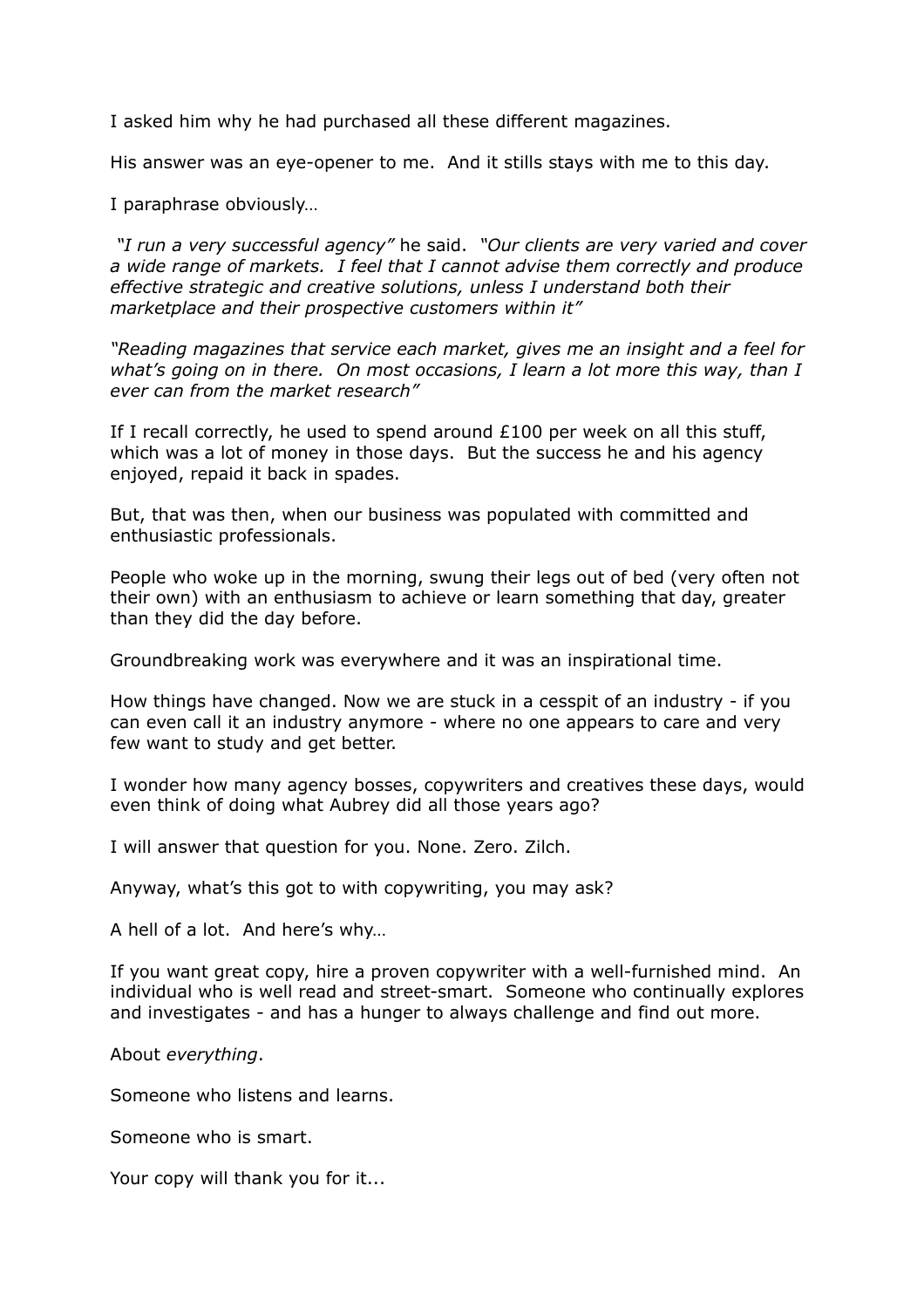In any business, if you stay in your particular silo - and talk your particular silo talk and little else - you become a boring bastard. Blinkered. Dull.

We all know a few of those, don't we?

They have little breadth or depth of knowledge - or understanding of the world around them and the people in it.

Jerry Della Femina, who wrote an excellent book on advertising called "From Those Wonderful Folks Who Brought You Pearl Harbor" had an interesting view on this.

*"Young creative people start out hungry. They're off the street; they know how people think. And their work is great. Then they get successful. They make more and more money, spend their time in restaurants they never dreamed of, fly back and forth between New York and Los Angeles. Pretty soon, the real world isn't people. It's just a bunch of lights off the right side of the plane. You have to stay in touch if you're going to write advertising that works".*

Jerry was right. You have to stay in touch. Aubrey knew that too...

Any copywriter who wants to be good at writing selling copy, has to know what's going on in the real world. Not only that, he/she has to have the ability to understand human psychology and how to use that knowledge to structure and create an effective selling message.

Most copywriters these days, would laugh at that suggestion. They haven't the faintest idea about why knowledge of human psychology is important, let alone how to use it.

That's why, in the main, we all have to suffer communications in all media, that is polluted with lazy, pedestrian copy that doesn't sell.

It's all about understanding human psychology, this selling business. After close to 35 years working at the sharp end of this industry, I have no doubts about that at all.

Whatever you sell, however you sell it, as well as product knowledge, you must have an understanding of the people your message is aimed it. The more you know about them, the more you will sell.

You must link the benefits and advantages of your product or service with what people want to gain, be, do and save. If you do that, you will take giant strides in influencing them to respond and buy.

But, to do that, you have to study, listen and learn.

I always say to any new client briefing me about a campaign, *"I need to know as much about your business as you do, before I can write anything effective for you. Give me everything you can lay your hands on and provide links to anything or anyone you think can help me".*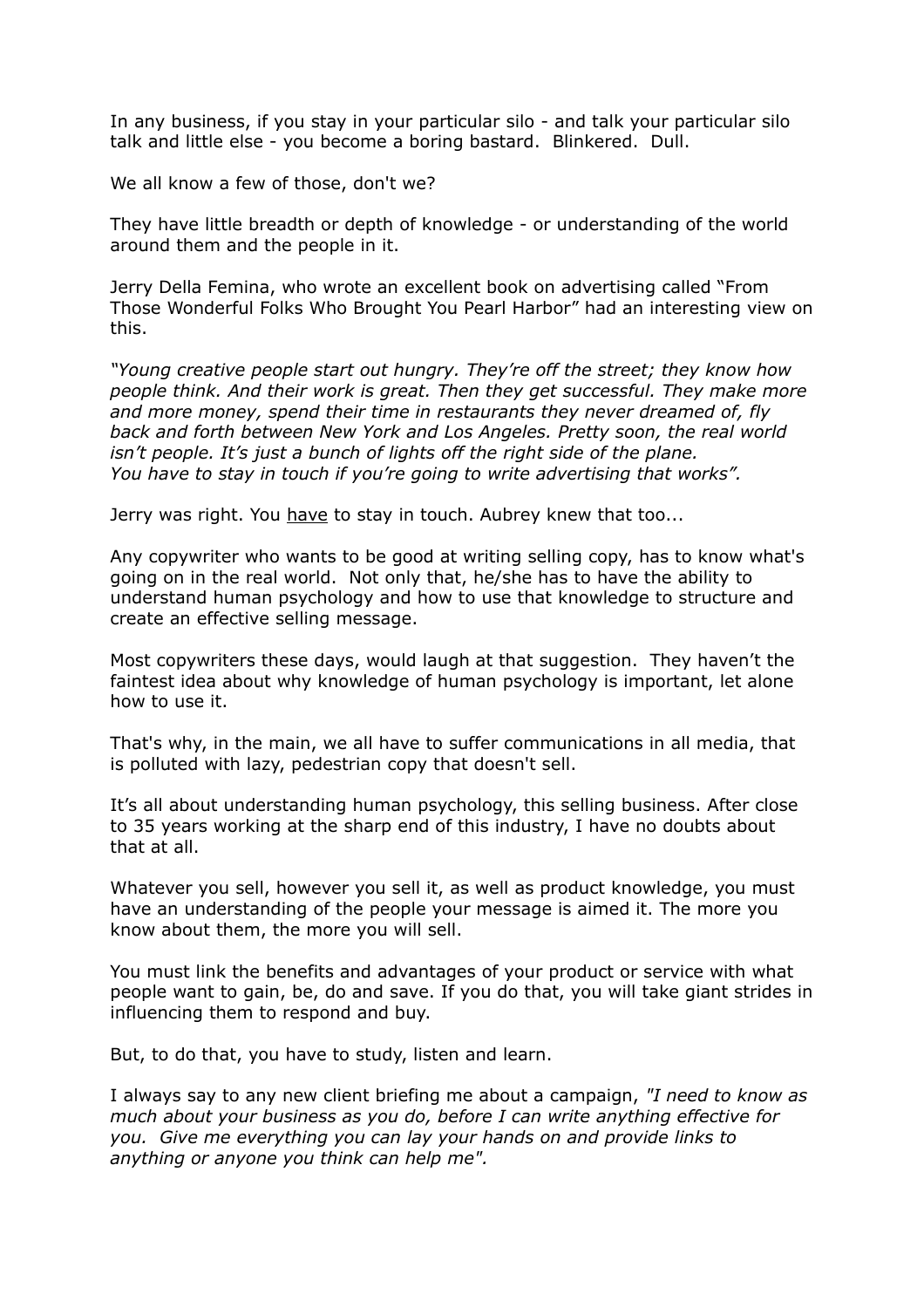In my eyes, so much of modern marketing is execution-driven. Created with a tick-box mentality. It suffers and fails because the quality of the copy is so poor.

I still get significant amounts of direct mail, hundreds of emails and a ridiculous amount of astonishingly bad social media and digital messages, every day.

Nearly all of it waffles and says nothing. It doesn't connect to me and it gives me no reason to buy. No 'reason to believe', as Tim Hardin said, all those years ago.

| Google                                                     | AOL Mail (18)<br>$+$<br>$\times$                                                                                                   |          |    | - 8                            |
|------------------------------------------------------------|------------------------------------------------------------------------------------------------------------------------------------|----------|----|--------------------------------|
| C<br>$\rightarrow$<br>$\hat{D}$                            | mail.aol.com/webmail-std/en-qb/suite                                                                                               |          |    |                                |
| $\frac{1}{2}$ Apps                                         | AOL Fave Places <b>3</b> * Bookmarks <b>3</b> Channels <b>1</b> dac converter                                                      |          |    | Other bookmarks                |
| <b>Aol Mail.</b>                                           | <b>SEARCH</b>                                                                                                                      |          | 'n | andyowen<br>Sign Out   Options |
| <b>COMPOSE</b>                                             |                                                                                                                                    |          |    | See All (189) -                |
| $\vee$ Search E-maQ<br>膩                                   | Subject                                                                                                                            | From     | 01 | Date $\land$                   |
| <b>Co</b> Today on AOL                                     | 2 for £30 vinyl just doesn't seem to stop does it: not complaining, just saying Can't see the images, view online v                | info@ne  |    | Wed 3 Jun                      |
| New E-mail 18                                              | Want to opt-out of our Father's Day emails? : You'll still be updated about everything else                                        | info@em  |    | Wed 3 Jun                      |
| Old E-mail                                                 | Andy, get \$10 off the item you love in-app: There's nothing holding you back View in Browser Fashion Home & Gard                  | ebay@re  |    | Wed 3 Jun                      |
| $\boxed{24}$<br>fv Drafts                                  | Water Pumps - All Types & Sizes In-Stock! : Huge Selection of Water Pumps In Stock   View in browser All Products                  | newslett |    | Wed 3 Jun                      |
| E Sent                                                     | Andy, we have gifts from £14.99 : Father's Day Gift Ideas Trouble seeing this email? Click here to view an online version mark.jac |          |    | Wed 3 Jun                      |
| Spam<br><b>m</b> Recently D                                | Ready for an Isolation Makeover? Let's Go! Shop our assortment of trimmers, facial care and more. Tomorrow is th                   | sharper  |    | Wed 3 Jun                      |
| <b>Ed</b> Contacts                                         | £50 off Handheld Multi : Now only £99.99, normally £149.99! Offer ends 16th June 2020 FloorcareGardenMassageBundle                 | info@e-  |    | Wed 3 Jun                      |
| Calendar                                                   | Announcement: The Hotel Show Dubai is postponed to 31 May - 2nd June 2021 : Postponement of The H                                  | Dubai@t  |    | Wed 3 Jun                      |
| $\vee$ Folders                                             | Low6 Play-Offs Semi-Final Lineup Complete: Tune in to PDCTV at 1930 BST View in browser Jonny Clayton compl                        | info@co  |    | Wed 3 Jun                      |
| <b>The Saved E</b><br><b>No AJ Bell</b><br>$\vert 3 \vert$ | Workplace Wellbeing   June Newsletter : Ways to stay positive in the 'new normal' View in browser Workplace Wellbei                | Workpla  |    | Wed 3 Jun                      |
| ₿<br>扁<br>国                                                | Nominate a care home or hospital to receive<br>al tablets : Nominate one in your local are<br>$\checkmark$ 1 message deleted.      | update@  |    | Wed 3 Jun                      |

Here are just a few of the emails I received on June 3rd.

All dross. Every single one of them.

Written by people with absolutely no talent, no idea and no future.

What do they teach them these days? Surely they know the importance of a good subject line? One that grabs and interests the reader?

Surely they know that if the subject line doesn't do this, the email won't even be opened?

None of these will be. Just like 90% of emails these days.

What you see above, happens every day in millions of inboxes around the world.

I think it's a bloody disgrace.

It happens, because the copywriters involved, are simply naive and don't have the skill, knowledge or discipline to produce good work.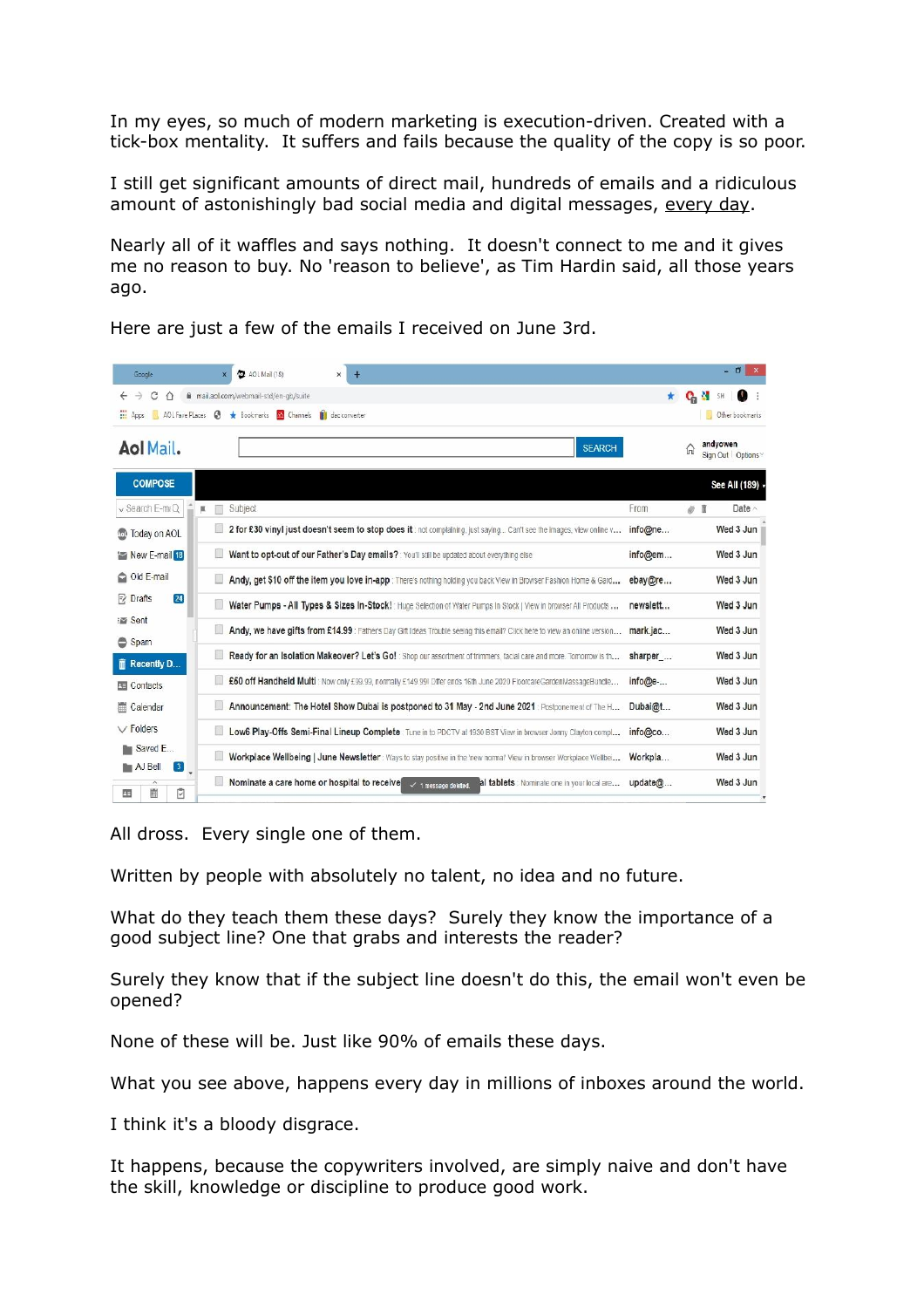It is vital that copywriters amass the information they need before they start writing. Bill Jayme, probably the greatest copywriter that has ever lived, admitted that he spent 90% of his time preparing and 10% writing.

Most of the best writers work this way.

Copywriting, as an art, is no different from any other specialism. Those who are very good at it, tend to be those that spend great amounts of their time studying it.

As top US copywriter and creative, George Tannenbaum said recently in his inspirational blog, *"If you believe, as I do, that great creative - whether you're writing a blog post, a novel, a banner ad or a website, or a sonnet, or writing a song, or painting en plein air- knowing your subject, is about 98.7 percent of the game.*

*It's knowing whereof you speak".*

An awful lot of money is wasted every year, because people confuse *what* they are selling, with *why* people should buy it.

The professionals know that what you write MUST connect to the reader. And quickly. It has to be relevant and interesting. It has to offer benefit.

These are real people you are writing to. People who are streetwise and savvy. They see you coming a mile off.

They have built-in bullshit detectors. Their portcullis is up and secured - and the guards are patrolling on the ramparts.

To get in that castle, you have to be very, very good.

As Herschell Gordon Lewis observed over two decades ago, to create initial rapport, the copy has to engage the reader *"within the reader's experiential background".* In other words, the copy has to "talk the talk". The reader should feel that the writer understands.

That creates an immediate connection. *" He's one of us…"*

The only way the copywriter can do that, is by linking the knowledge gained on product benefits and product positioning, with the knowledge he or she has, on the individuals that are the targets of the message.

A professional writer will go to enormous lengths to create this situation.

A committed 'pro' will know, that it is an essential element to success.

Using the correct words in the right way is vital, of course. But, knowledge of the product, the marketplace and an understanding of the mind of the reader, are also massively important.